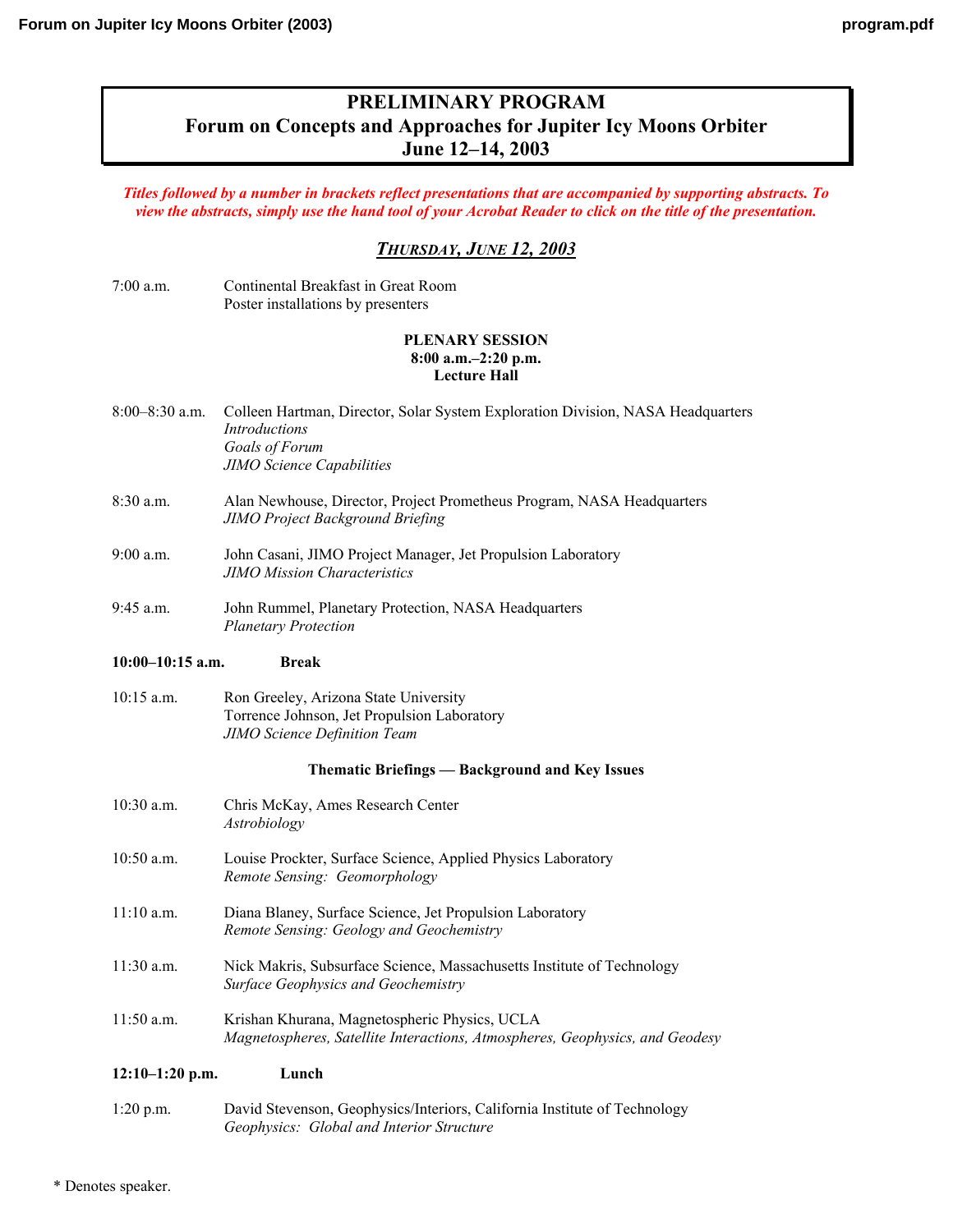| $1:40$ p.m. | Don Blankenship, Subsurface Sounding, The University of Texas at Austin<br>Geophysics: Subsurface-Radar     |
|-------------|-------------------------------------------------------------------------------------------------------------|
| $2:00$ p.m. | Andy Ingersoll, Atmospheres, California Institute of Technology<br>Atmospheric Science                      |
| $2:20$ p.m. | Torrence Johnson, JIMO Project Scientist, Jet Propulsion Laboratory<br>Charge to Thematic Breakout Sessions |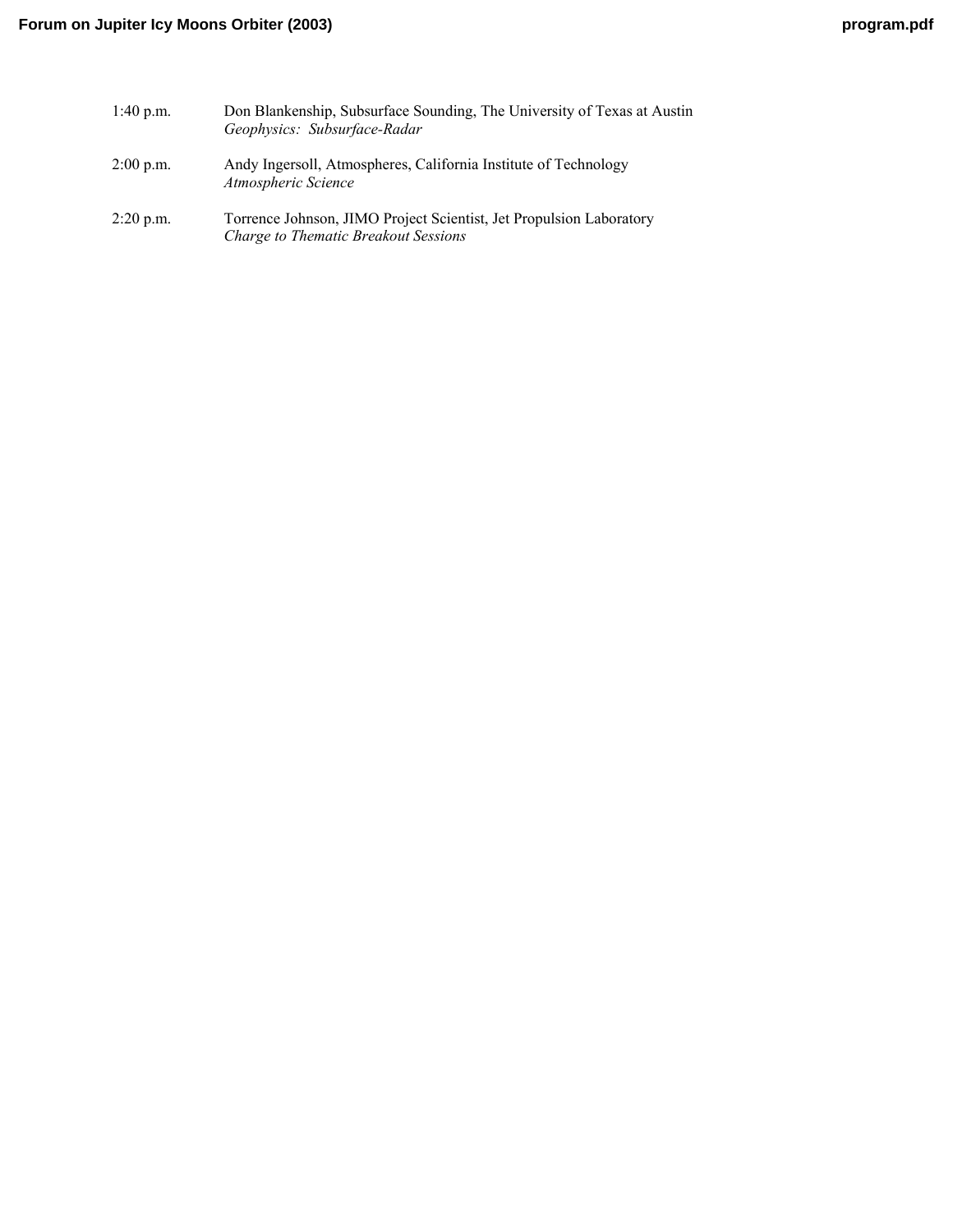## *THURSDAY, JUNE 12, 2003 (CONTINUED)*

## **CONCURRENT THEMATIC BREAKOUT SESSIONS 2:30–6:00 p.m.**

## **Breakout Session on Astrobiology Conference Room 1**

## **Chairs: C. P. McKay D. M. Warmflash**

[Prieto-Ballesteros O. \\* Gómez-Elvira J. Fernandez-Remolar D. Gómez F. Parro V. Amils R.](http://www.lpi.usra.edu/meetings/jimo2003/pdf/9008.pdf)  *Fluorescence Biological Analysis (FBA) for the Astrobiology Exploration of Europa* **[#9008]**

Koukol R. C. \*

*[Planetary Protection Considerations for JIMO](http://www.lpi.usra.edu/meetings/jimo2003/pdf/9075.pdf)* **[#9075]**

Prieur D. \*

*[Metabolic Signatures for Life Detection on Europa](http://www.lpi.usra.edu/meetings/jimo2003/pdf/9082.pdf)* **[#9082]**

Schulze-Makuch D. \* Irwin L. N. *[Putative Biospheres for Europa and Ganymede: Modeling and Biosignature Detection](http://www.lpi.usra.edu/meetings/jimo2003/pdf/9083.pdf)* **[#9083]**

Carsey F. D. Hecht M. H. Wilcox B. H. Behar A. E. \* Holland P. M. *[An Examination of Issues Related to a Europa Subsurface Component for the JIMO Mission](http://www.lpi.usra.edu/meetings/jimo2003/pdf/9085.pdf)* **[#9085]**

Kargel J. S. \*

*[Europa's Upper Crust and Ocean Compositions and the Ocean's Suitability as a Potential Habitat](http://www.lpi.usra.edu/meetings/jimo2003/pdf/9080.pdf)* **[#9080]**

Lipps J. H. \* Pehl C. Rieboldt S. *[The Search for Life on Europa: Jupiter Icy Moons Orbiter Objectives](http://www.lpi.usra.edu/meetings/jimo2003/pdf/9088.pdf)* **[#9088]**

#### Flynn M. T. \*

*[Life Detection: Mars and Beyond Workshop — A Summary as it Relates to JIMO](http://www.lpi.usra.edu/meetings/jimo2003/pdf/9091.pdf)* **[#9091]**

## **Breakout Session on Remote Sensing: Geomorphology Berkner Room F**

**Chairs: L. M. Prockter P. M. Schenk**

*Callisto Science* 

[Moore J. M. \\* Schenk P. M. McKinnon W. B.](http://www.lpi.usra.edu/meetings/jimo2003/pdf/9025.pdf)  *Callisto: A World in Its Own Right* **[#9025]**

*Ganymede Science* 

Head J. W. III\* Patterson G. W. Collins G. C. Pappalardo R. T. Prockter L. M. *[Global Geologic Mapping of Ganymede: Outstanding Questions and Candidate Contributions](http://www.lpi.usra.edu/meetings/jimo2003/pdf/9039.pdf)  from JIMO* **[#9039]**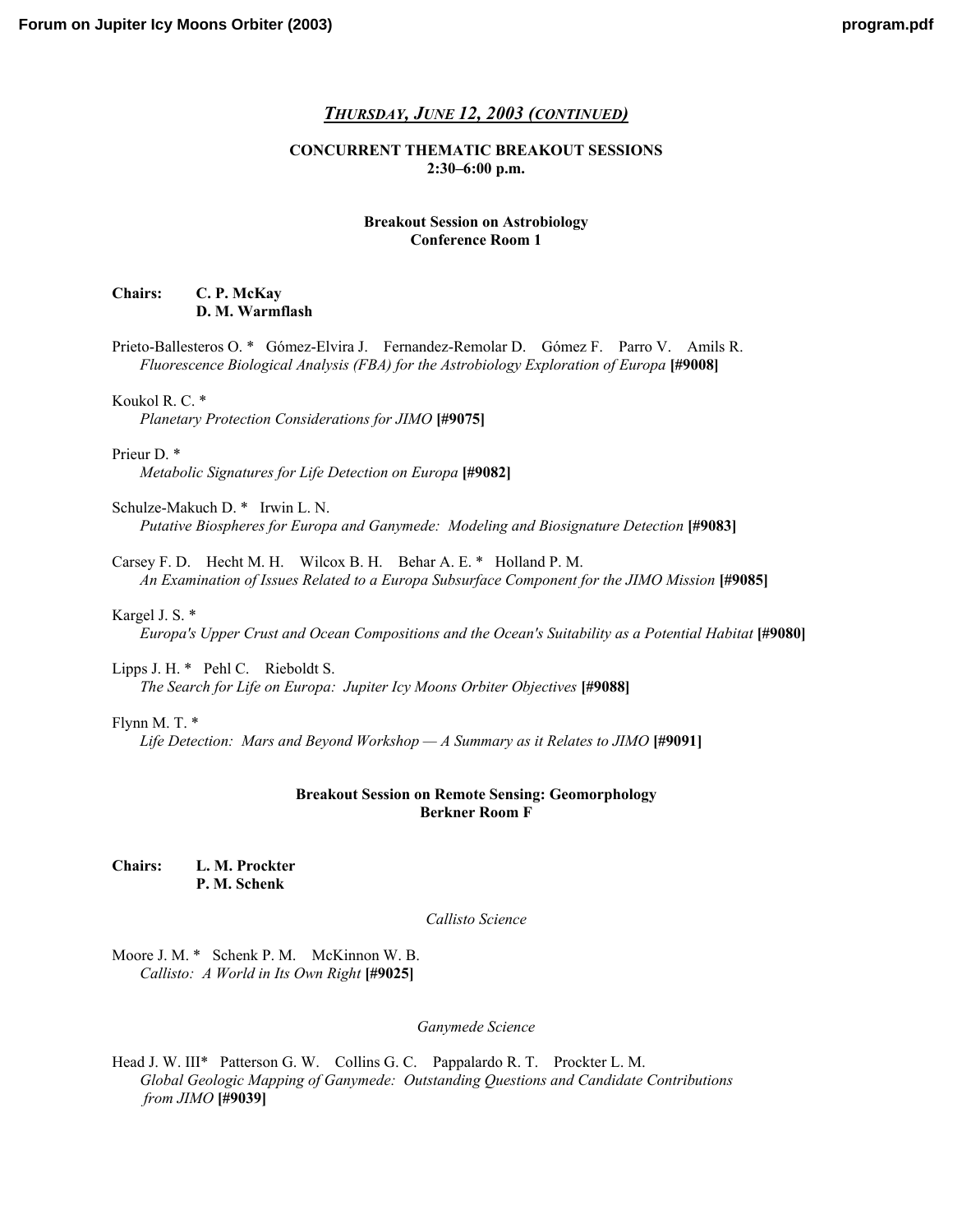Collins G. C. \* *[Toward a Global Understanding of Ganymede Tectonics](http://www.lpi.usra.edu/meetings/jimo2003/pdf/9045.pdf)* **[#9045]**

#### *Europa Science*

Spaun N. A. \* *[The Importance of Chaos and Lenticulae on Europa for the JIMO Mission](http://www.lpi.usra.edu/meetings/jimo2003/pdf/9022.pdf)* **[#9022]**

Hoppa G. V. \* Greenberg R. *[Observational Selection Effects in Europa Image Data](http://www.lpi.usra.edu/meetings/jimo2003/pdf/9028.pdf)* **[#9028]**

*General Science* 

Schenk P. M. \* *[Topographic Mapping of the Jovian Icy Moons from Orbit](http://www.lpi.usra.edu/meetings/jimo2003/pdf/9072.pdf)* **[#9072]**

Giese B. \* Oberst J. *[Galileo Stereo Imaging of Ganymede and Europa](http://www.lpi.usra.edu/meetings/jimo2003/pdf/9026.pdf)* **[#9026]**

Schenk P. M. \* Moore J. M. *[Impact Cratering: A Critical Jovian Icy Moons Science Objective](http://www.lpi.usra.edu/meetings/jimo2003/pdf/9073.pdf)* **[#9073]**

Bierhaus E. B. \* *[Small Craters and Surface Properties of the Icy Galilean Satellites](http://www.lpi.usra.edu/meetings/jimo2003/pdf/9053.pdf)* **[#9053]**

*Instrumentation* 

McEwen A. S. \* *[High-Resolution Imaging and Topography from JIMO: The HiRISE Model](http://www.lpi.usra.edu/meetings/jimo2003/pdf/9007.pdf)* **[#9007]**

Kaplan M. L. \* Dissly R. W. *[Pushbroom Sensor Concepts for the JIMO Mission](http://www.lpi.usra.edu/meetings/jimo2003/pdf/9048.pdf)* **[#9048]**

Chapman C. R. \* Merline W. J. *[Studies of Cratering on Jupiter's Icy Moons](http://www.lpi.usra.edu/meetings/jimo2003/pdf/9058.pdf)* **[#9058]**

## **Breakout Session on Remote Sensing: Geology and Geochemistry Berkner Rooms A,B,C**

**Chairs: D. L. Blaney J. R. Spencer**

### *Instrumentation*

Spiers G. D. \*

*[Laser Remote Sensing and Lidar Measurements for Planetary Bodies](http://www.lpi.usra.edu/meetings/jimo2003/pdf/9076.pdf)* **[#9076]**

[Blasius K. R. \\* Chrien T. G. Silverman S. H. Schueler C. S. Puschell J. J. Greenfield M. J.](http://www.lpi.usra.edu/meetings/jimo2003/pdf/9068.pdf)  Dykeman D. A. Wang J. *Advanced Mapping Imager for the JIMO Mission* **[#9068]**

Sellar R. G. \* Kirkland L. E. *[Imaging Spectrometer with High-Responsivity and No Moving Parts](http://www.lpi.usra.edu/meetings/jimo2003/pdf/9067.pdf)* **[#9067]**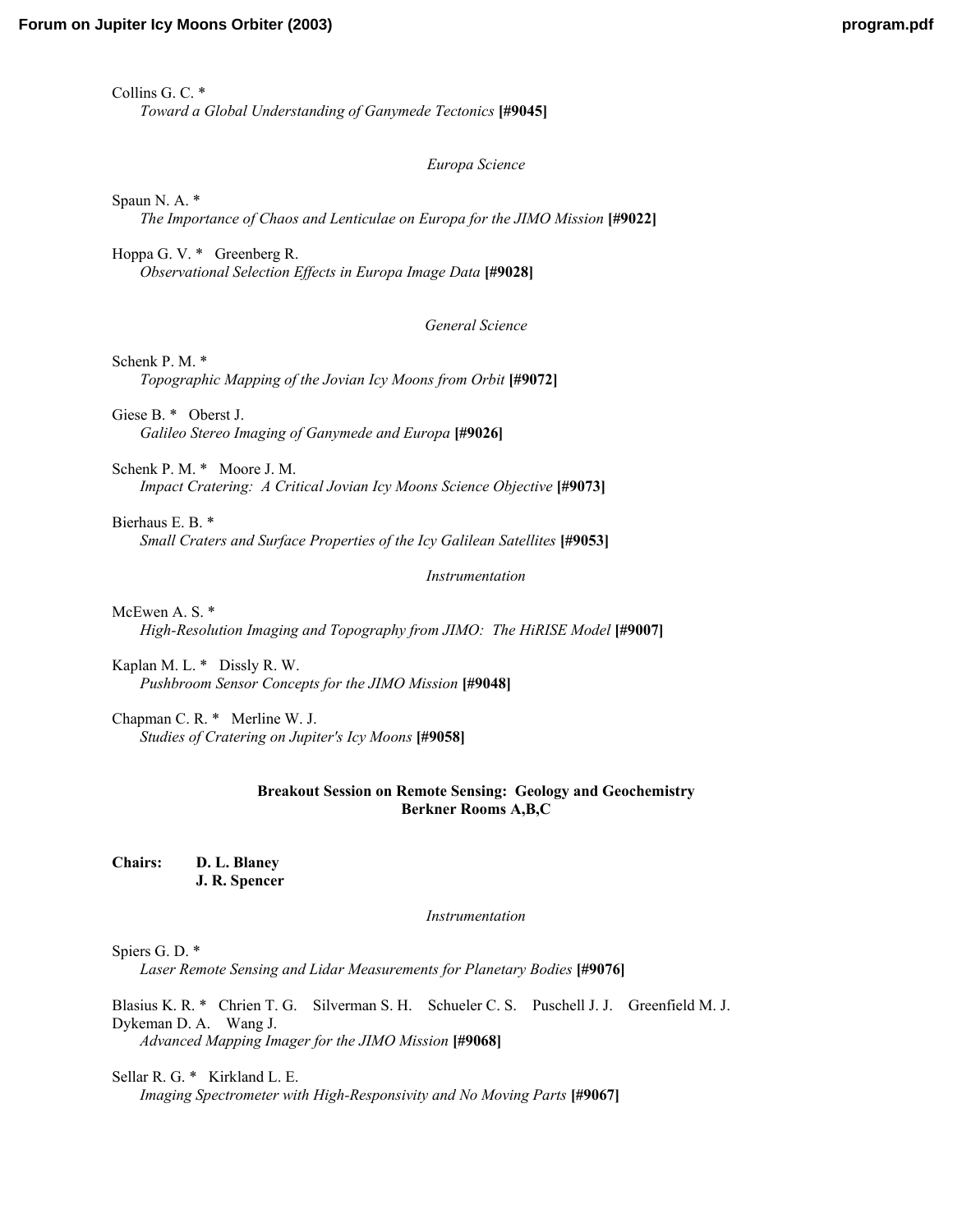Gunapla S. \* Bandara S. Ivanov A.

*[High Sensitivity Long-Wavelength Infrared QWIP Focal Plane Array Based Instrument for Remote Sensing of](http://www.lpi.usra.edu/meetings/jimo2003/pdf/9036.pdf)  Icy Satellites* **[#9036]**

*General Science* 

Denk T. \* Jaumann R. Wagner R. *[High-Resolution Color Observations of Jovian Satellites](http://www.lpi.usra.edu/meetings/jimo2003/pdf/9023.pdf)* **[#9023]**

Dalton J. B. \*

*[Hydrates and Clathrates: Requirements for Spectroscopic Discrimination on Icy Moons](http://www.lpi.usra.edu/meetings/jimo2003/pdf/9051.pdf)* **[#9051]**

Hansen G. B. \* Hibbitts C. A. McCord T. B. *[Ice and Non-Ice Properties of the Icy Galilean Satellite Surfaces from Infrared Spectra](http://www.lpi.usra.edu/meetings/jimo2003/pdf/9005.pdf)* **[#9005]**

Hibbitts C. A. \* Hansen G. B. McCord T. B. *[High-Spectral-Resolution 6 to 12-µm Reflection Spectroscopy of the Icy Galilean Satellites](http://www.lpi.usra.edu/meetings/jimo2003/pdf/9040.pdf)* **[#9040]**

Spencer J. R. \* *[Temperature Mapping of the Icy Galilean Satellites from JIMO](http://www.lpi.usra.edu/meetings/jimo2003/pdf/9078.pdf)* **[#9078]**

### *Europa Science*

Phillips C. B. \* Chyba C. F. *[Methods for Detecting Current Geological Activity on Europa](http://www.lpi.usra.edu/meetings/jimo2003/pdf/9018.pdf)* **[#9018]**

Carlson R. W. \*

*[A Brief Review of Infrared, Visible, and Ultraviolet Spectroscopy of Europa and Recommendations for the](http://www.lpi.usra.edu/meetings/jimo2003/pdf/9042.pdf)  Jupiter Icy Moons Orbiter* **[#9042]**

*Io Science* 

Spencer J. R. \* Lopes R. Smythe W. M. *[Io Science Opportunities with JIMO: Ultraviolet and Visible](http://www.lpi.usra.edu/meetings/jimo2003/pdf/9032.pdf)* **[#9032]**

Smythe W. D  $*$  Lopes R. Spencer J. R. *[Io Science Opportunities with JIMO: Observing in the Infrared](http://www.lpi.usra.edu/meetings/jimo2003/pdf/9052.pdf)* **[#9052]**

### **Breakout Session on Surface Geophysics and Geochemistry Hess Room**

**Chairs: N. C. Makris W. R. Moore**

Dombard A. J. \*

*[Calibrating the Crater Production Curve Using Topographic Relaxation and How JIMO Can Help](http://www.lpi.usra.edu/meetings/jimo2003/pdf/9084.pdf)* **[#9084]**

Kargel J. S. \*

*[Orbit-based Geophysical and Geochemical Means to Detect Possible Transient Outburst/Eruptive Events](http://www.lpi.usra.edu/meetings/jimo2003/pdf/9079.pdf)  (TOEs) on Europa's Surface or on Its Seafloor* **[#9079]**

Kargel J. S. \*

*[To Understand Europa We Must Investigate the Composition of Europa's Atmosphere and of Io's Emissions](http://www.lpi.usra.edu/meetings/jimo2003/pdf/9041.pdf)  Inward of 9.5RJ* **[#9041]**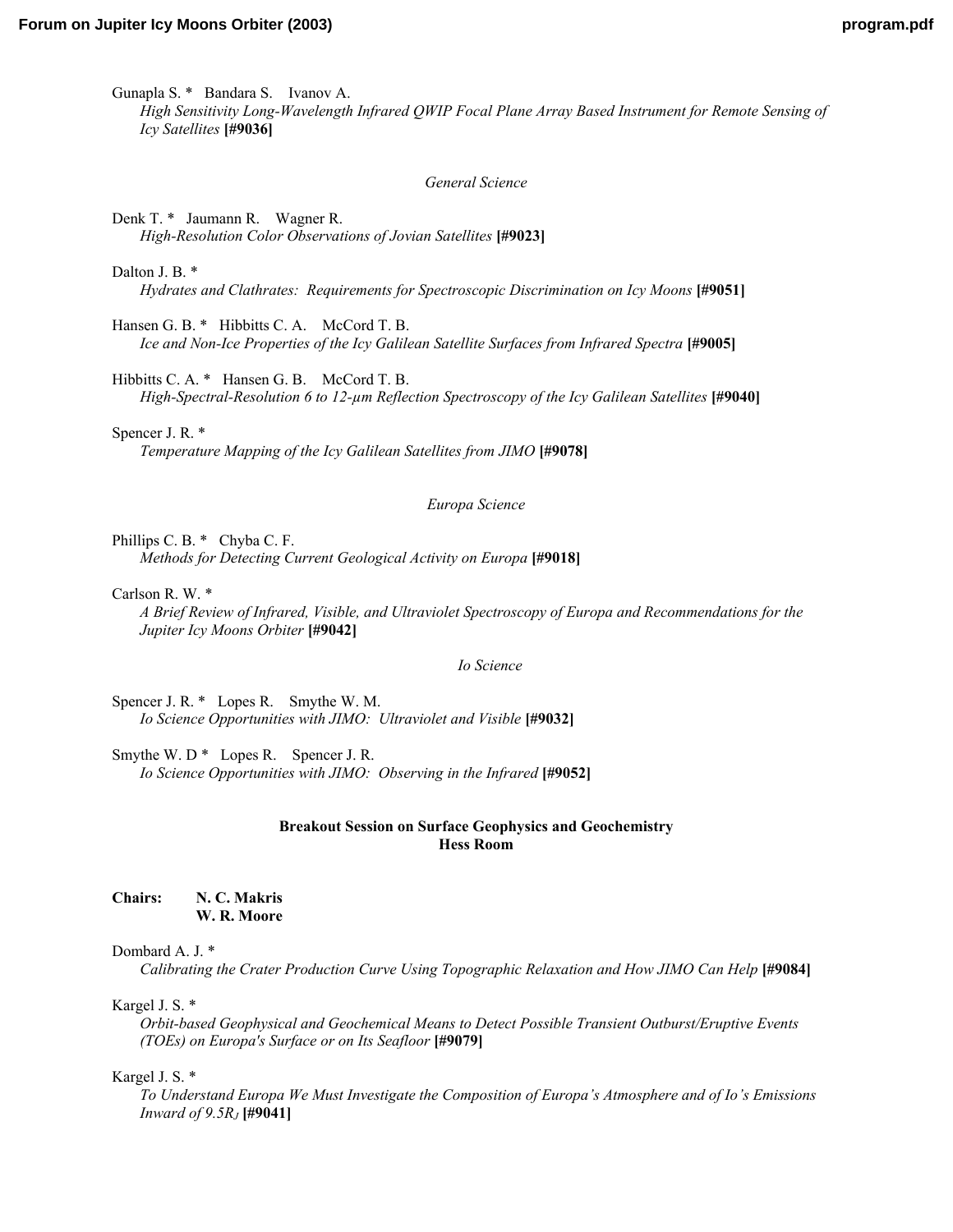- Ahrens T. J. \* Beauchamp J. L. Austin D. E. Willis M. J. Shen A. H. *[Dustbuster: A Proposed JIMO Instrument, for Jovian Satellite and Ring Dust Analyzer](http://www.lpi.usra.edu/meetings/jimo2003/pdf/9006.pdf)* **[#9006]**
- Liou J.-C. \* Matney M. Stansbery E. *[A Large-Area Particle Sensor for Near-Earth Orbital Debris, Interplanetary Meteoroids, and Dust in the](http://www.lpi.usra.edu/meetings/jimo2003/pdf/9054.pdf)  Jovian System* **[#9054]**

[Krüger H. Srama R. Johnson T. V. \\* Henkel H. von Hoerner H. Koch A. Horányi M. Grün E.](http://www.lpi.usra.edu/meetings/jimo2003/pdf/9011.pdf)  Kissel J. Krueger F. *A Secondary Ion Mass Analyzer for Remote Surface Composition Analysis of the Galilean Moons* **[#9011]**

Wong M. \* Berthelier J. Carlson R. Cooper J. Johnson R. Jurac S. Leblanc F. Shematovich V. *[Measurement of Surface Composition for the Icy Galilean Moons Via Neutral and Ion Mass Spectrometry from](http://www.lpi.usra.edu/meetings/jimo2003/pdf/9037.pdf)  Orbit with JIMO* **[#9037]**

Hays C. C. \* Klein G. A. *[Europa Science Platforms and Kinetic Emergy Probes](http://www.lpi.usra.edu/meetings/jimo2003/pdf/9077.pdf)* **[#9077]**

#### Arakawa M. \*

*[Direct Measurements of Heat Flux and Surface Strain on Europa by Penetrater](http://www.lpi.usra.edu/meetings/jimo2003/pdf/9012.pdf)* **[#9012]**

[Shirley J. H. \\* Zimmerman W. F. Strauss W. Ivlev R. Duong T. Hunter D. Slimko E. Nacaise F.](http://www.lpi.usra.edu/meetings/jimo2003/pdf/9043.pdf)  Archer E. Nesmith B. Behar A. *Icy Satellites Impactor Probes for the Jovian Icy Moons Orbiter* **[#9043]**

Banerdt W. B. \*

*[Geophysical Probes of the Icy Satellites of Jupiter](http://www.lpi.usra.edu/meetings/jimo2003/pdf/9060.pdf)* **[#9060]**

D'Hondt S. L. \* Miller J. H. *[Science and Engineering Potential of an Icy Moon Lander](http://www.lpi.usra.edu/meetings/jimo2003/pdf/9046.pdf)* **[#9046]**

Blanc M. \*

*[Probing the Internal Structures of the Galilean Satellites with a Complement of](http://www.lpi.usra.edu/meetings/jimo2003/pdf/9087.pdf)  Geophysics Investigations* **[#9087]**

Moore M. H. \* Hudson R. L. Carlson R. W. *[Radiation Synthesis of New Molecules on Jupiter's Icy Satellites](http://www.lpi.usra.edu/meetings/jimo2003/pdf/9016.pdf)* **[#9016]**

### **Breakout Session on Magnetospheres, Satellite Interactions, Atmospheres, Geophysics, and Geodesy Berkner Room D**

### **Chairs: K. K. Khurana W. S. Kurth**

Crary F. J. \* Young D. T. *[Core Plasma Measurements for the Jupiter Icy Moons Orbiter](http://www.lpi.usra.edu/meetings/jimo2003/pdf/9047.pdf)* **[#9047]**

[McHarg M. G. \\* Enloe C. L. Krause L. A. Herrero F. A.](http://www.lpi.usra.edu/meetings/jimo2003/pdf/9056.pdf)  *Miniaturized Plasma and Neutral Diagnostics for JIMO* **[#9056]**

Mauk B. H. \* Paranicas C. P. Cooper J. F.

*[Diagnosing Interactions Between Jovian Satellites and Their Energetic Charged and Neutral](http://www.lpi.usra.edu/meetings/jimo2003/pdf/9089.pdf)  Particle Environments* **[#9089]**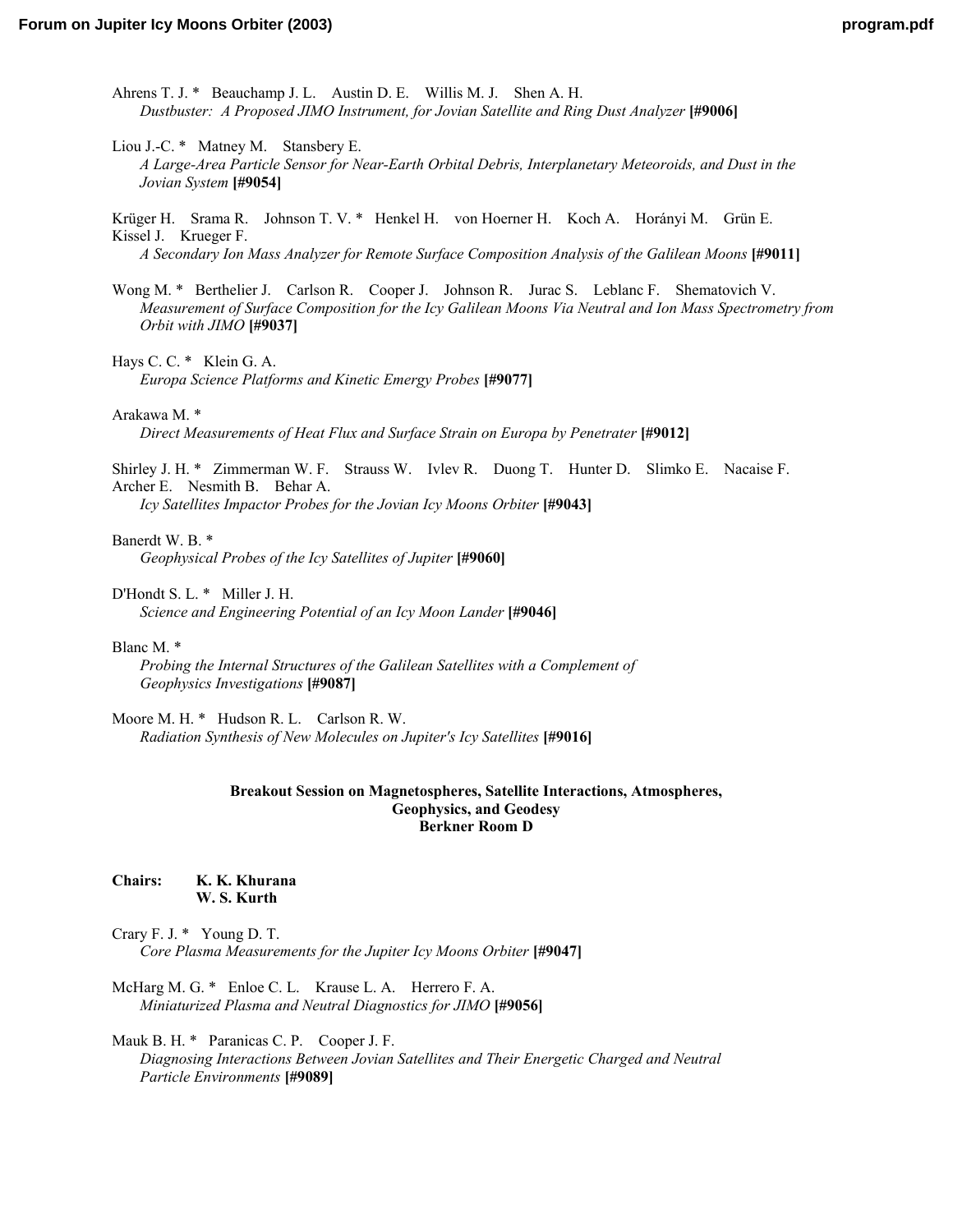Saur J. \* Mauk B. H. Paranicas C. P. Neubauer F. M. *[Diagnostic Magnetospheric Parameters for Probing Icy Satellites' Interiors](http://www.lpi.usra.edu/meetings/jimo2003/pdf/9014.pdf)* **[#9014]**

[Schulz M. \\* Fuselier S. A. Chenette D. L. Mobilia J. Magoncelli A. L. Gaines E. E.](http://www.lpi.usra.edu/meetings/jimo2003/pdf/9070.pdf)  *Jovian Energetic-Particle Measurements and X-Ray Images* **[#9070]**

Harris W. M. Roesler F. L. \* Ben-Jaffel L. Ballester G. E. Oliversen R. J. Morgenthaler J. P. Mierkiewicz E.

*Applications of High Étendue Line-Profile Spectro-Polarimetry to the Study of the Atmospheric and Magnetospheric Environments of the Jovian Icy Moons* **[#9059]**

Green J. L. \* Reinisch B. W. Song P. Fung S. F. Benson R. F. Taylor W. W. L. Cooper J. F. Garcia L. Gallagher D.

*Remote Radio Sounding Science for JIMO* **[#9013]**

[Kurth W. S. \\* Gurnett D. A. Plaut J. Bolton S. J. Farrell W. M. Desch M. D. Kaiser M. L. Zarka P.](http://www.lpi.usra.edu/meetings/jimo2003/pdf/9019.pdf)  Lecacheux A. Bale S. D. Canu P. *A Low Frequency Radio and Radar Instrument to Explore Jupiter's Icy Moons* **[#9019]**

[Dougherty M. K. \\* Balogh A. Carr C. M. Kellock S.](http://www.lpi.usra.edu/meetings/jimo2003/pdf/9081.pdf)  *A Magnetometer Instrument for the JIMO Mission* **[#9081]**

### **Breakout Session on Interiors and Subsurface Lecture Hall**

### **Chairs: D. J. Stevenson D. Blankenship W. B. McKinnon D. P. Winebrenner**

### McKinnon W. B. \*

*[Internal Structures of the Galilean Satellites: Unfinished Business and the Road Ahead](http://www.lpi.usra.edu/meetings/jimo2003/pdf/9057.pdf)* **[#9057]**

### Moore W. B. \* Schubert G.

*[The Tidal Response of Ganymede and Callisto With and Without Liquid Water Oceans](http://www.lpi.usra.edu/meetings/jimo2003/pdf/9002.pdf)* **[#9002]**

[Wu X. \\* Bar-Sever Y. E. Folkner W. M. Williams J. G. Zumberge J. F.](http://www.lpi.usra.edu/meetings/jimo2003/pdf/9020.pdf)  *Jupiter Icy Moons Tidal Signatures and Ocean Mapping from Orbit* **[#9020]**

## Sotin C. \* Flokstra J.

*[Determining the Presence and Depth of an Ocean Within Europa, Ganymede and Callisto](http://www.lpi.usra.edu/meetings/jimo2003/pdf/9086.pdf)  Using Gradiometers* **[#9086]**

## Anderson J. D. \* Asmar S. W. Castillo J. C. Folkner W. M Konopliv A. S. Marouf E. A. Rappaport N. J. Schubert G. Spilker T. R. Tyler G. L. Watkins M. M. Yoder C. F.

*Radio Science Concepts and Approaches for Jupiter Icy Moons Orbiter* **[#9063]**

Stride S. L. McMaster R. L. \* Pogorzelski R. J.

*[High Power mm-Wave Transmitter System for Radar or Telecomunications](http://www.lpi.usra.edu/meetings/jimo2003/pdf/9064.pdf)* **[#9064]**

## Turtle E. P. \* Showman A. P.

*[The Importance of High-Resolution Topographic Data for Understanding Geologic Processes and Subsurface](http://www.lpi.usra.edu/meetings/jimo2003/pdf/9065.pdf)  Properties of the Galilean Satellites* **[#9065]**

### Nimmo F. \*

*[Measuring Europa's Shell Thickness and Surface Density Using JIMO-derived Gravity](http://www.lpi.usra.edu/meetings/jimo2003/pdf/9001.pdf)  and Topography* **[#9001]**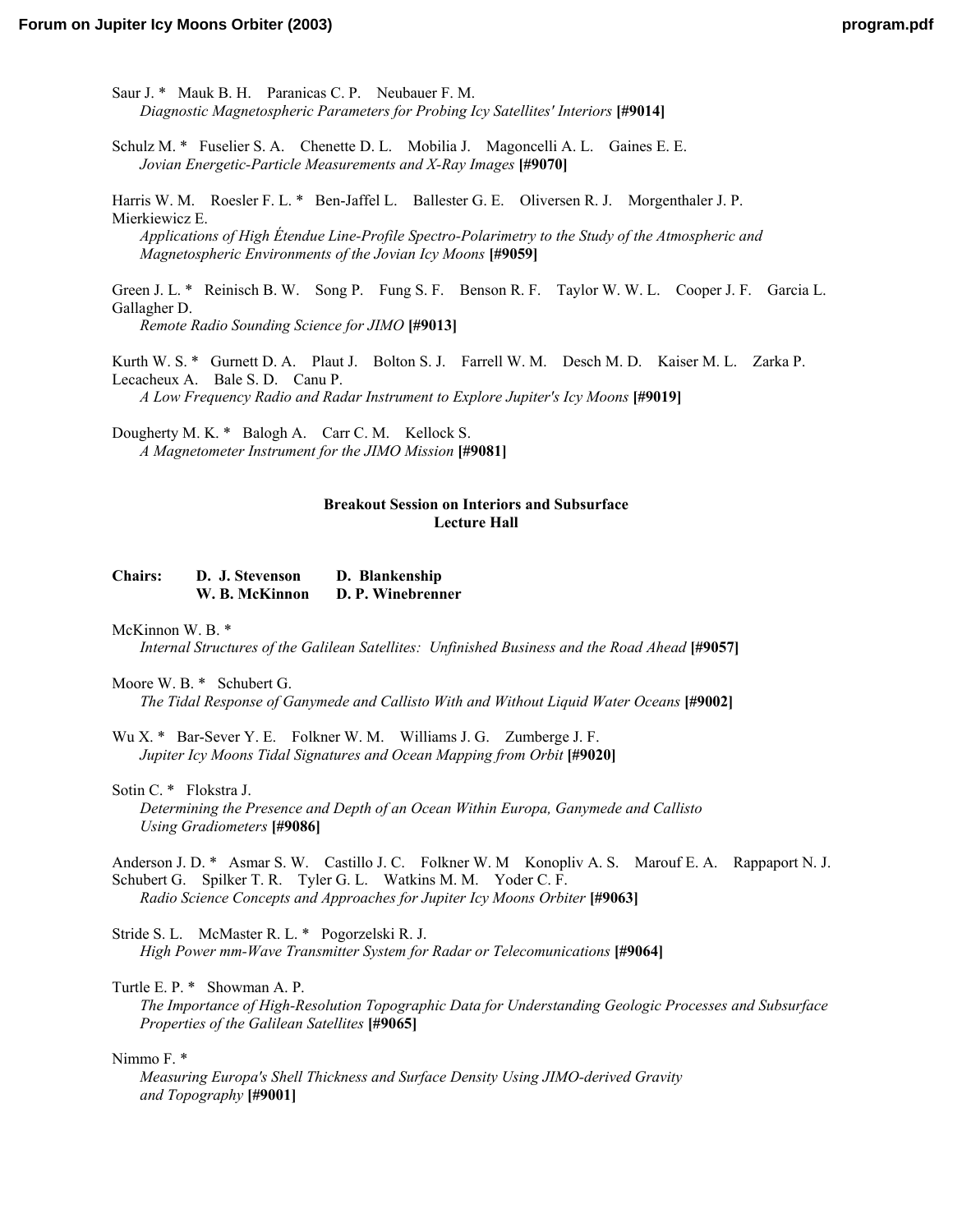Madsen S. N. \* Carsey F. D. Turtle E. P. *[Fine Resolution Topographic Mapping of the Jovian Moons: A Ka-Band High Resolution Topographic](http://www.lpi.usra.edu/meetings/jimo2003/pdf/9074.pdf)  Mapping Interferometric Synthetic Aperture Radar* **[#9074]**

Khurana K. K. \* Kivelson M. G. Russell C. T. *[Dowsing for Water on Jupiter's Icy Satellites by Using a Magnetometer on JIMO](http://www.lpi.usra.edu/meetings/jimo2003/pdf/9009.pdf)* **[#9009]**

Safaeinili A. \* Rodriguez E. Edelstein W. *[High-powered Radar Sounders for the Investigation of Jupiter's Icy Moons](http://www.lpi.usra.edu/meetings/jimo2003/pdf/9033.pdf)* **[#9033]**

Lux J. P. \* Perez R. M.

*[Lightweight, High-Power Radar with Distributed Signal Processing and Thermal Management](http://www.lpi.usra.edu/meetings/jimo2003/pdf/9021.pdf)* **[#9021]**

Eluszkiewicz J. \*

*[Assessing the Impact of Regolith Structure on the Detectability of an Ocean on Europa by a](http://www.lpi.usra.edu/meetings/jimo2003/pdf/9038.pdf)  Sounding Radar* **[#9038]**

Winebrenner D. P. \*

*[Radar Sounding of Shallow Vertical Structure on the Icy Jovian Moons at Decimeter to](http://www.lpi.usra.edu/meetings/jimo2003/pdf/9061.pdf)  Centimeter Wavelengths* **[#9061]**

Rosen P. A. \* Gurrola E. M. Madsen S. N. *[Decimeter-Wavelength Polarimetric Radar Imaging of the Icy Moons of Jupiter](http://www.lpi.usra.edu/meetings/jimo2003/pdf/9071.pdf)* **[#9071]**

## McNutt R. L. Jr.\*

*[Science and Payload Drivers for the Jupiter Icy Moons Orbiter \(JIMO\)](http://www.lpi.usra.edu/meetings/jimo2003/pdf/9015.pdf)* **[#9015]**

## **Breakout Session on Atmospheric Science Berkner Room E**

**Chairs: A. P. Ingersoll A. A. Simon-Miller**

*Satellite Atmospheres* 

Smyth W. H. \* Marconi M. L. *[Science Objectives for Satellite Atmospheres, Their Circumplanetary Neutral Distributions, and](http://www.lpi.usra.edu/meetings/jimo2003/pdf/9031.pdf)  Their Magnetospheric Impact and Interactions* **[#9031]**

[McGrath M. A. \\* Strobel D. F. Feldman P. D.](http://www.lpi.usra.edu/meetings/jimo2003/pdf/9049.pdf)  *Icy Moon Atmospheres* **[#9049]**

[Hendrix A. R. \\* Esposito L. W. Pryor W. R. Stewart A. I. F. McClintock W. E. Hansen C. J.](http://www.lpi.usra.edu/meetings/jimo2003/pdf/9003.pdf)  *An Ultraviolet Imaging Spectrograph for JIMO* **[#9003]**

Showalter M. R. \* Hamilton D. P. Burns J. A. *[Jovian Ring Science Opportunities with the JIMO Mission](http://www.lpi.usra.edu/meetings/jimo2003/pdf/9027.pdf)* **[#9027]**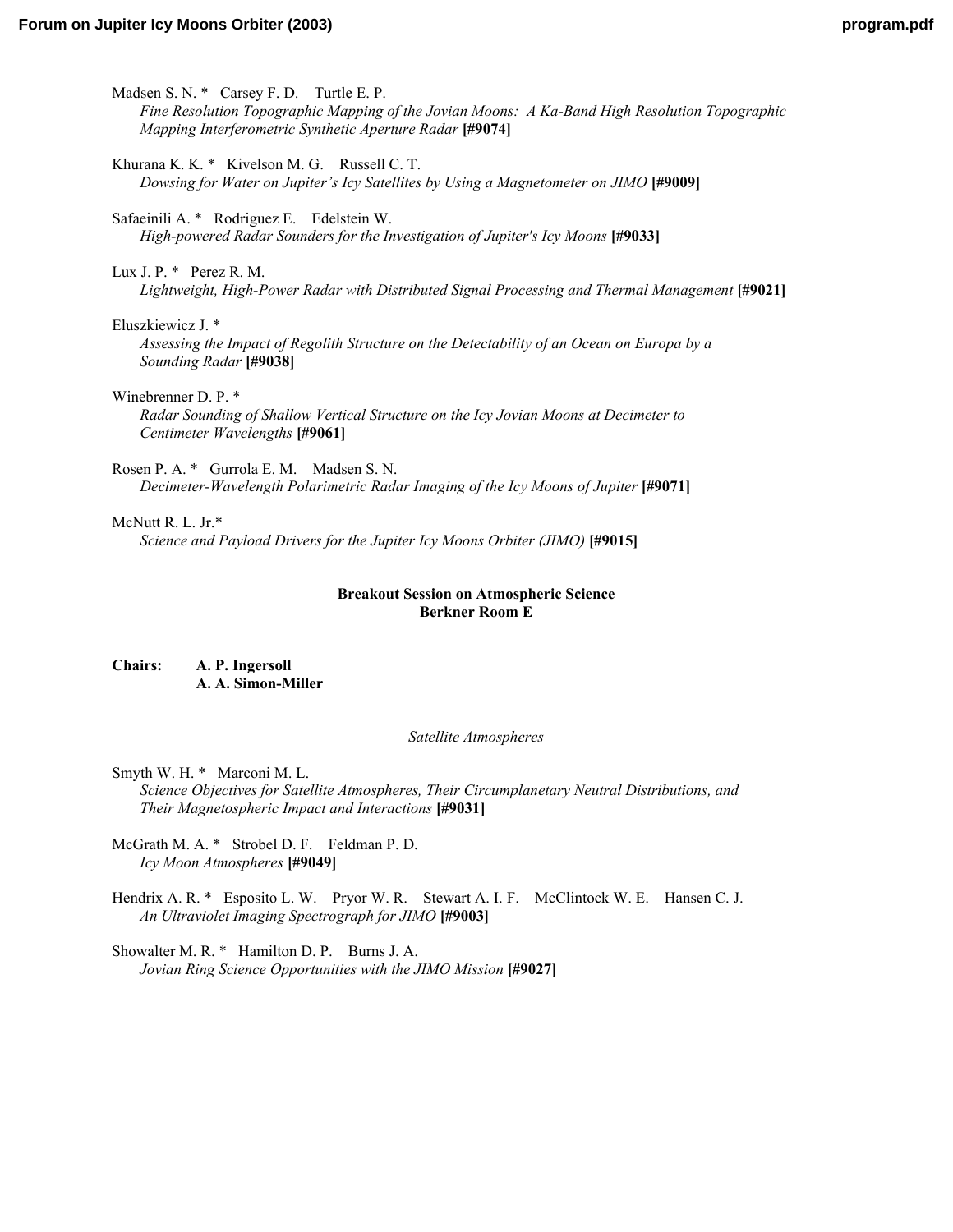## *Jupiter Atmosphere/Probes*

Young R. E. \* Spilker T. R. *[Science Rationale for Jupiter Entry Probe as Part of JIMO](http://www.lpi.usra.edu/meetings/jimo2003/pdf/9004.pdf)* **[#9004]**

Spilker T. R. \* Young R. E. *[JIMO Delivery and Support of a Jupiter Deep Entry Probe](http://www.lpi.usra.edu/meetings/jimo2003/pdf/9034.pdf)* **[#9034]**

Orton G. S. \* Yanamandra-Fisher P. A. *[Investigation Options for Atmospheric Science Using Near- and Middle-Infrared Instrumentation](http://www.lpi.usra.edu/meetings/jimo2003/pdf/9029.pdf)* **[#9029]**

Banfield D. Dissly R. \* Butler B. Gierasch P. *[Radar and Radiometry of Jupiter's Upper and Middle Troposphere](http://www.lpi.usra.edu/meetings/jimo2003/pdf/9055.pdf)* **[#9055]**

Lebreton J.-P. \* van der Heide E. J. Kruijff M. *[Rotating Electrodynamic Tether System for a Low-Weight Jovian Atmospheric Probe](http://www.lpi.usra.edu/meetings/jimo2003/pdf/9017.pdf)* **[#9017]**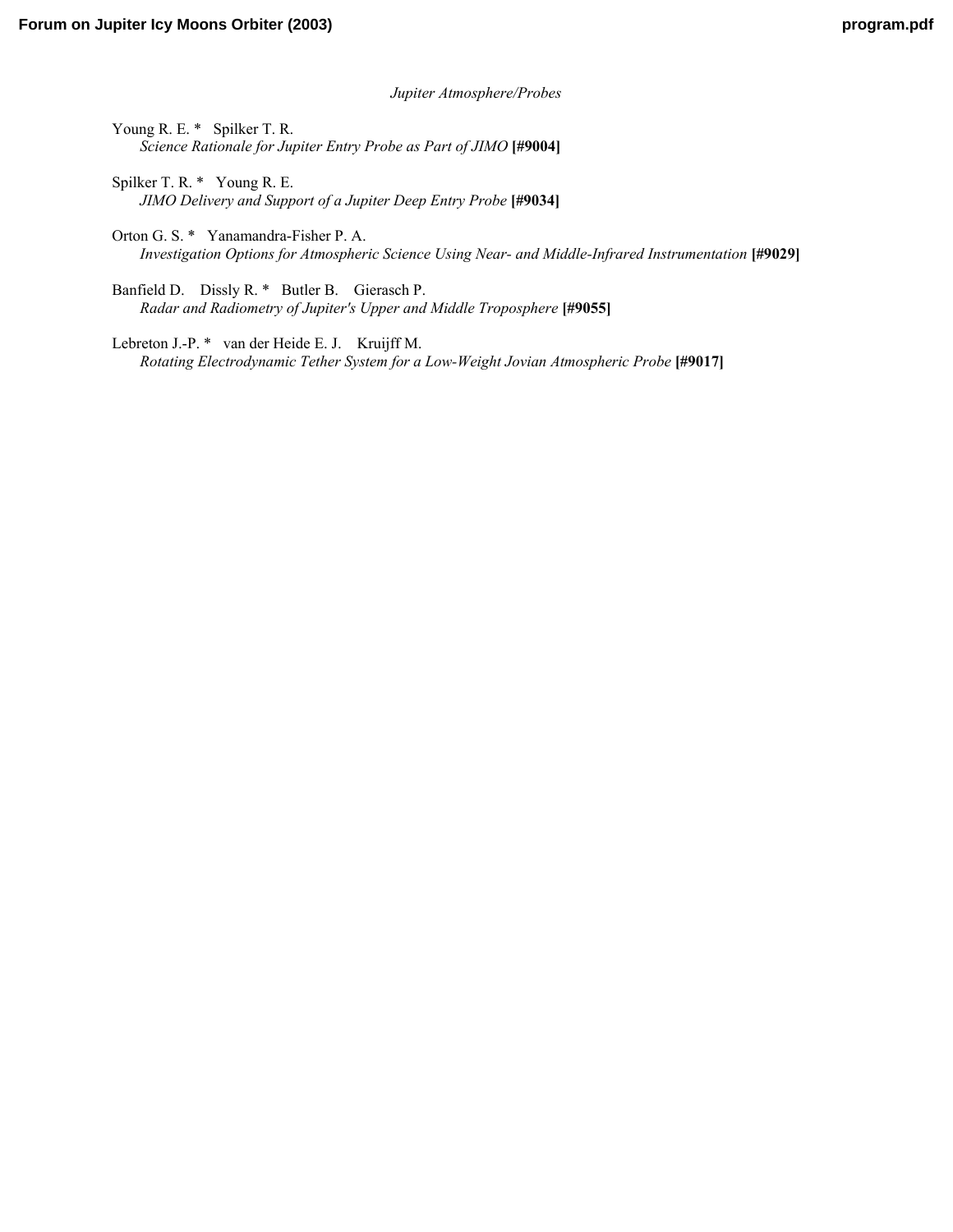## *THURSDAY, JUNE 12, 2003 (CONTINUED)*

## **POSTER SESSION AND RECEPTION 6:00–8:00 p.m. Great Room**

### **Astrobiology**

Eicken H. Marion G. M. Deming J. W. *[Salt Precipitation in the Europan Ice Shell and Its Potential Astrobiological Importance](http://www.lpi.usra.edu/meetings/jimo2003/pdf/9066.pdf)* **[#9066]**

### **Remote Sensing: Geomorphology**

Yanamandra-Fisher P. A. *[Scattering and Optical Properties of Water Ice](http://www.lpi.usra.edu/meetings/jimo2003/pdf/9044.pdf)* **[#9044]**

Figueredo P. H. Tanaka K. Senske D. Greeley R. *[Geology of the Icy Galilean Satellites: Understanding Crustal Processes and Geologic Histories Through the](http://www.lpi.usra.edu/meetings/jimo2003/pdf/9090.pdf)  JIMO Mission* **[#9090]**

### **Surface Geophysics and Geochemistry**

Lorenz R. D. *[JIMO Propulsion System as an Ion Probe of Satellite Surfaces](http://www.lpi.usra.edu/meetings/jimo2003/pdf/9035.pdf)* **[#9035]**

Dissly R. W. Miller K. L. Carlson R. J. *[Artificial Crater Formation on Satellite Surfaces Using an Orbiting Railgun](http://www.lpi.usra.edu/meetings/jimo2003/pdf/9062.pdf)* **[#9062]**

### **Interiors and Subsurface**

[Puschell J. J. Blasius K. R. Jack M. Silverman S. H. Schueler C. S. Greenfield M. J. Dykeman D. A.](http://www.lpi.usra.edu/meetings/jimo2003/pdf/9069.pdf)  Wang J.

*Multifunctional Active-Passive Millimeter Wavelength Imager-Sounder for the JIMO Mission* **[#9069]**

### **Atmospheric Science**

Retherford K. D. Gladstone G. R.

*[Prospects for FUV Remote Sensing of Io's Atmosphere and Magnetospheric Interaction with JIMO](http://www.lpi.usra.edu/meetings/jimo2003/pdf/9030.pdf)* **[#9030]**

Chanover N. J. Glenar D. A. Simon-Miller A. A. *[Jupiter Atmospheric Science with JIMO: Linking Science Objectives and Measurement Goals](http://www.lpi.usra.edu/meetings/jimo2003/pdf/9050.pdf)* **[#9050]**

Simon-Miller A. A.

*[Atmospheric Science and the JIMO Mission](http://www.lpi.usra.edu/meetings/jimo2003/pdf/9024.pdf)* **[#9024]**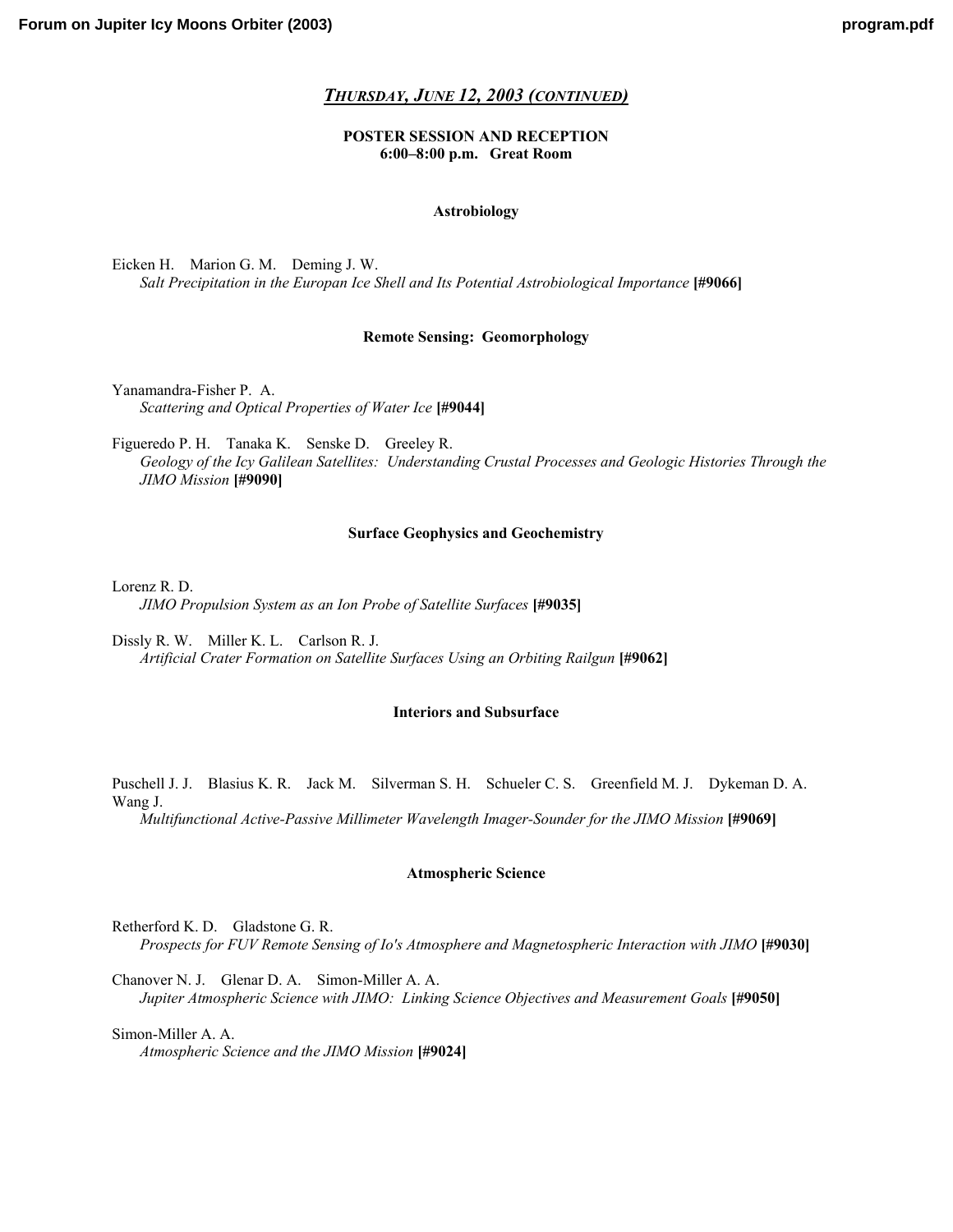## *FRIDAY, JUNE 13, 2003*

7:30 a.m. Continental Breakfast in Great Room

## **PLENARY SESSION 8:00–8:40 a.m. Lecture Hall**

*Five-Minute Status Reports from Each Thematic Lead:* 

Chris McKay, *Astrobiology*

Louise Prockter, *Remote Sensing: Geomorphology* 

Diana Blaney*, Remote Sensing: Geology and Geochemistry* 

Nick Makris, *Surface Geophysics and Geochemistry*

Krishan Khurana, *Magnetospheres, Satellite Interactions, Atmospheres, Geophysics, and Geodes*y

David Stevenson, *Geophysics: Global and Interior Struc*ture

Don Blankenship, *Geophysics: Subsurface-Radar*

Andy Ingersoll, *Atmospheric Science*

## **CONCURRENT THEMATIC BREAKOUT SESSIONS 8:40 a.m.–3:00 p.m.**

*Breakout sessions meet in same locations as Thursday afternoon to formulate key objectives and priorities.* 

## **PLENARY SESSION 3:00–5:30 p.m. Lecture Hall**

*Thematic leads provide status reports from thematic breakout sessions (10 minutes each plus 10 minutes for discussion).*